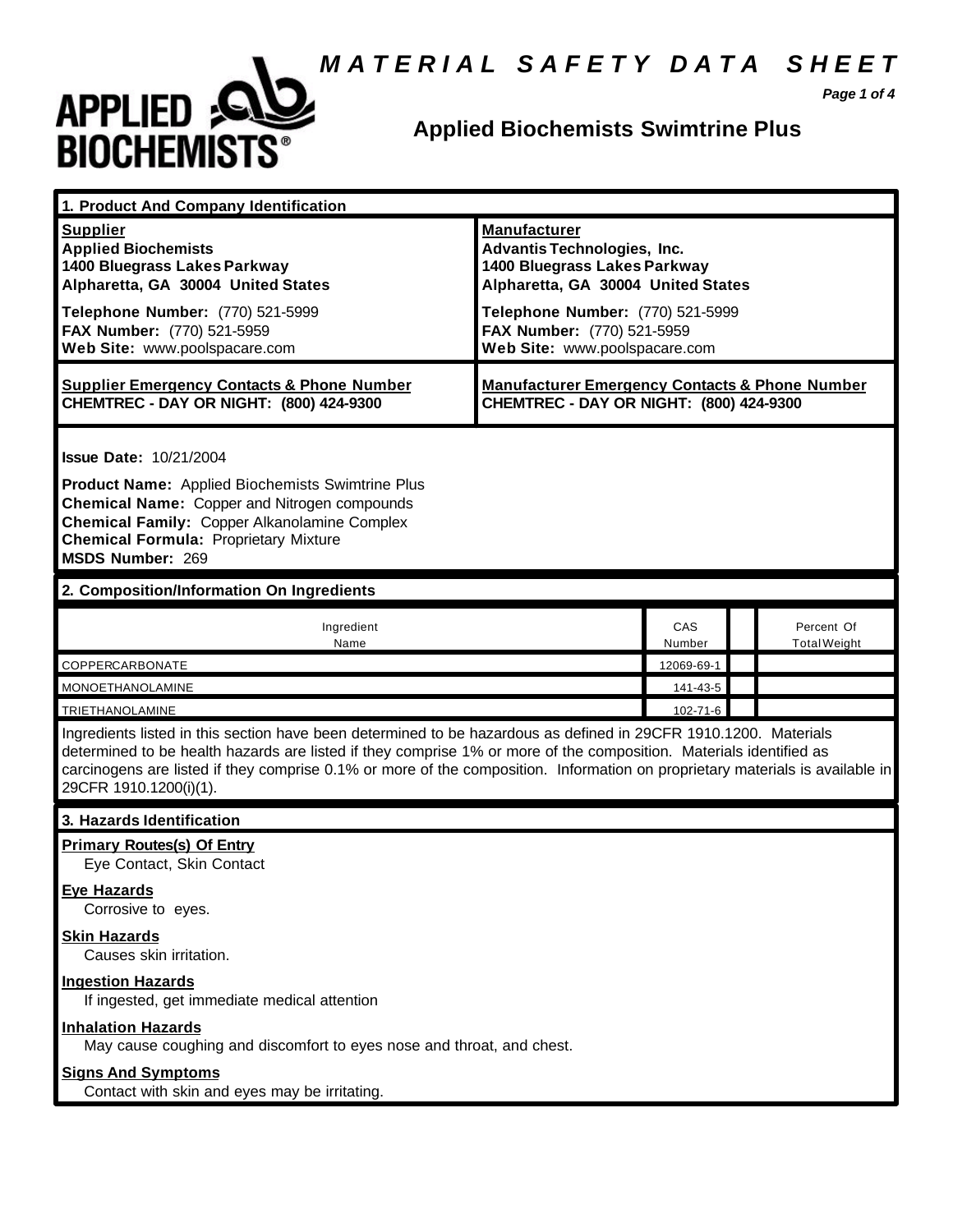#### **Applied Biochemists Swimtrine Plus**



Avoid contact with eyes. Avoid contact with skin and clothing. Avoid contact with eyes. Avoid contact with skin and clothing. Avoid contact with strong acids and nitrates

#### **Storage Precautions**

Keep out of reach of children.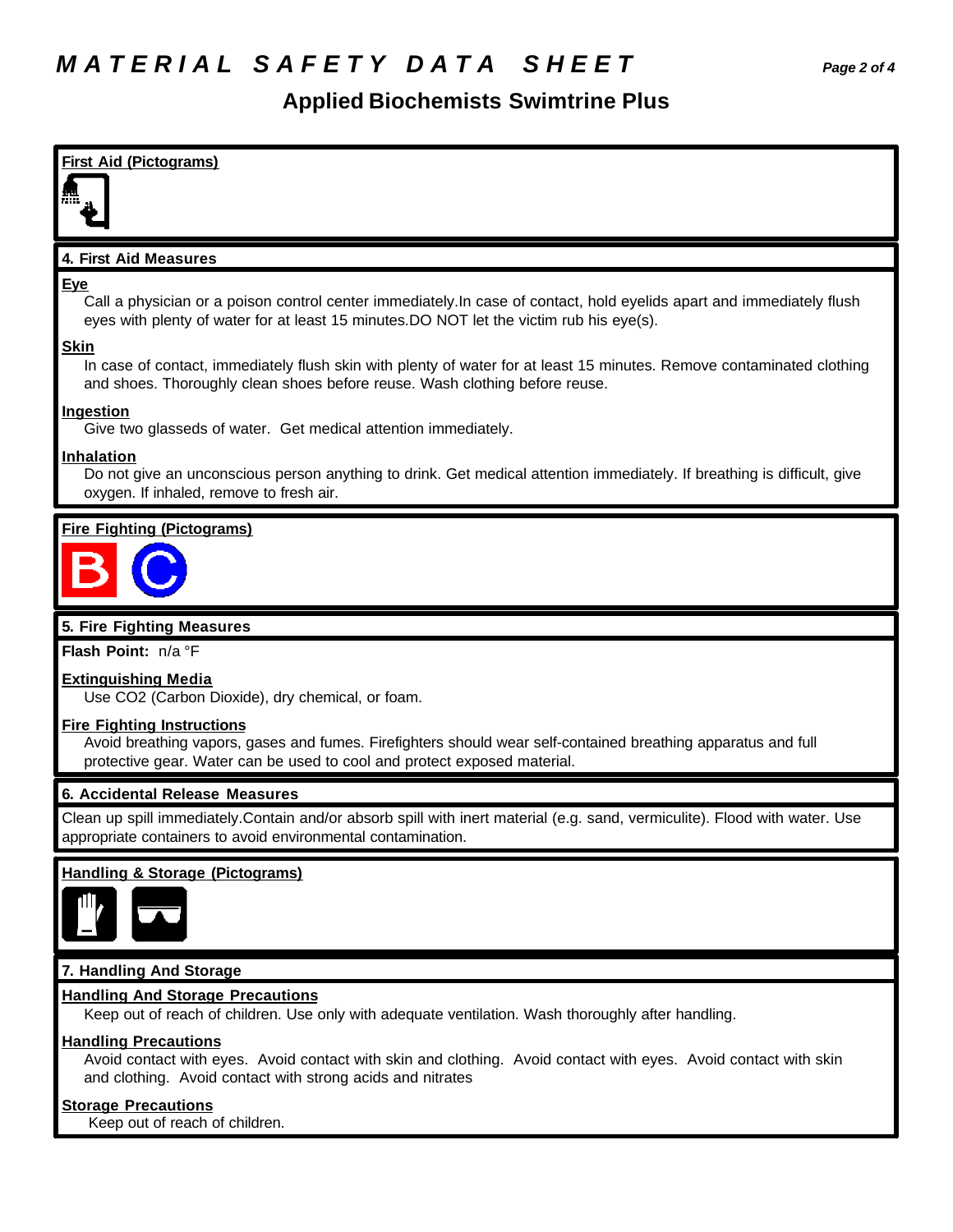# *M A T E R I A L S A F E T Y D A T A S H E E T Page 3 of 4*

## **Applied Biochemists Swimtrine Plus**

| 7. Handling And Storage - Continued                                                                                                                                                                                                                                                   |
|---------------------------------------------------------------------------------------------------------------------------------------------------------------------------------------------------------------------------------------------------------------------------------------|
| <b>Work/Hygienic Practices</b><br>Wash thoroughly with soap and water after handling. Use safe chemical handling procedures suitable for the<br>hazards presended by this material.                                                                                                   |
| 8. Exposure Controls/Personal Protection                                                                                                                                                                                                                                              |
| <b>Engineering Controls</b><br>Local exhaust recommended.                                                                                                                                                                                                                             |
| <b>Eye/Face Protection</b><br>Safety glasses with side shields or goggles.                                                                                                                                                                                                            |
| <b>Skin Protection</b><br>Chemical-resistant gloves.                                                                                                                                                                                                                                  |
| <b>Respiratory Protection</b><br>None normally required.                                                                                                                                                                                                                              |
| 9. Physical And Chemical Properties                                                                                                                                                                                                                                                   |
| Appearance<br>Blue viscous liquid                                                                                                                                                                                                                                                     |
| Odor<br>Slight                                                                                                                                                                                                                                                                        |
| <b>Chemical Type: Mixture</b><br><b>Physical State: Liquid</b><br>Melting Point: N/A °F<br>Boiling Point: 212 °F<br>Specific Gravity: 1.0-1.2<br>Percent Volitales: NOT DETERMINED<br>Vapor Pressure: NOT DETERMINED<br><b>Solubility: Complete</b><br><b>Evaporation Rate: &lt;1</b> |
| 10. Stability And Reactivity                                                                                                                                                                                                                                                          |
| <b>Stability: Stable</b><br>Hazardous Polymerization: Will not occur<br><b>Conditions To Avoid (Stability)</b>                                                                                                                                                                        |
| Excessive heat. Thermal decomposition may occur.<br><b>Incompatible Materials</b><br><b>Acids and Nitrites</b>                                                                                                                                                                        |
| <b>Hazardous Decomposition Products</b><br>Oxides of Nitrogen and Carbon and Hydrogen Chloride                                                                                                                                                                                        |
| 11. Toxicological Information                                                                                                                                                                                                                                                         |
| No Data Available                                                                                                                                                                                                                                                                     |
| 12. Ecological Information                                                                                                                                                                                                                                                            |
| No Data Available                                                                                                                                                                                                                                                                     |
| 13. Disposal Considerations                                                                                                                                                                                                                                                           |
| Dispose in accordance with applicable federal, state and local government regulations.                                                                                                                                                                                                |